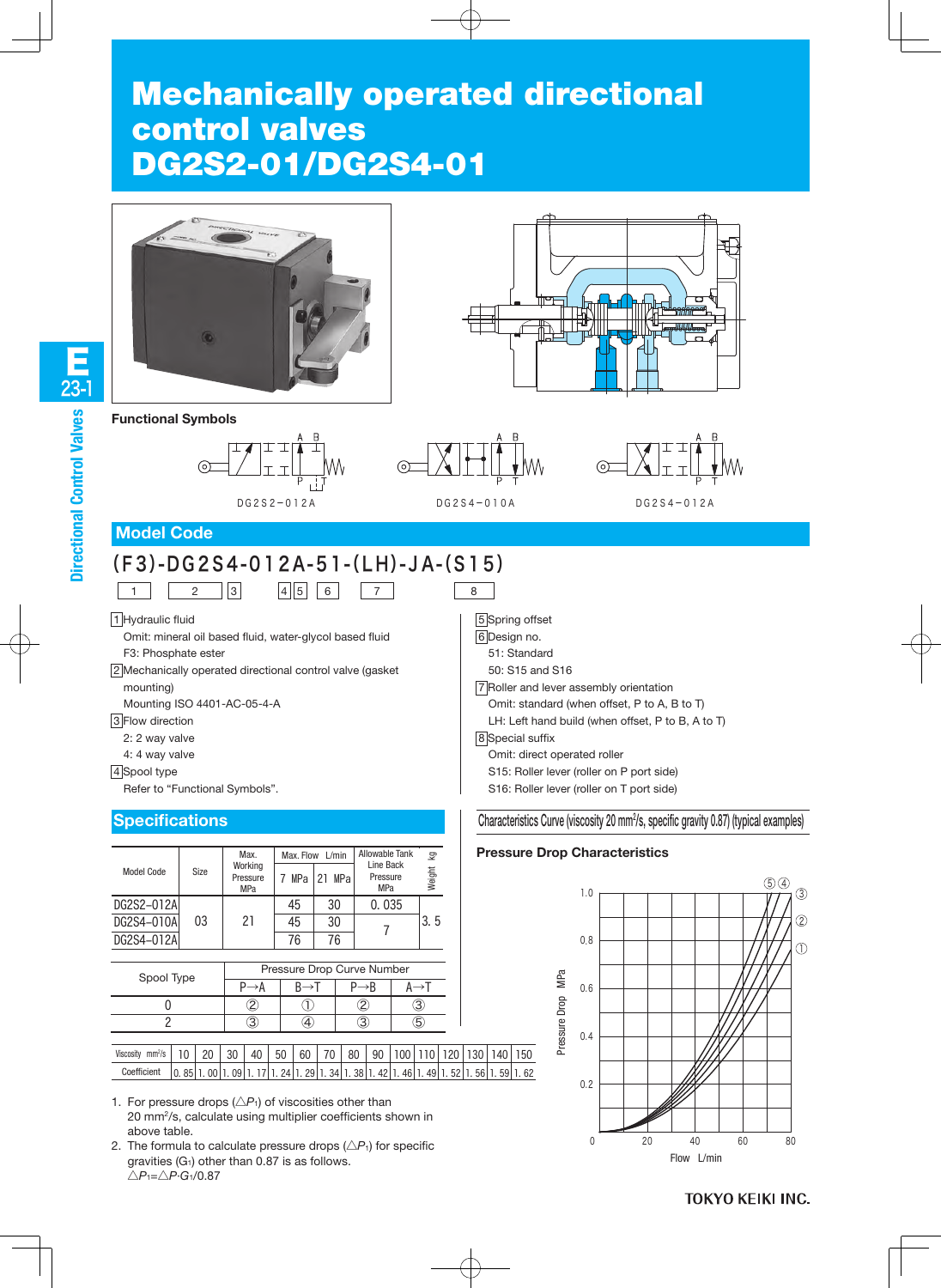#### **Actuation Force**



Note: Switching force of standard type will increase according to tank line back pressure. Above graph is with back pressure 0 MPa. If back pressure exists, switching force (N) will be value shown in above graph +180 × tank line back pressure (MPa).

#### **Notes on Operation**

- Cam slope angle should be less than 35°.
- Do not push the cam beyond max, position.
- Tank port of two way DG2S2 valve is drain and should be connected directly to tank.

# **Mounting Bolts (JIS B 1176, Strength Class 12.9)**

| <b>Hex Socket Bolts</b> |                               |     |
|-------------------------|-------------------------------|-----|
| Metric Thread           | <b>Unified Thread</b>         | Qty |
| $M6 \times 40$          | $1/4 - 20$ UNC $\times$ 38. 1 |     |

- Mounting bolts must be ordered separately.
- Tightening torque of mounting bolts: 12 to 15 N·m

## **Dimensions**



Note: See page E3-6 (DG4V-5 series) for mounting dimensions.



#### **Subplate**

| Subplate           | Mounting<br>Thread | <b>Connection Port</b><br>Dia. Rc. |  |  |
|--------------------|--------------------|------------------------------------|--|--|
| $DGSM-01X-10-JA-M$ | M6                 | 3/8                                |  |  |
| DGSM-01X-10-JA-J   | 1/4-20UNC          |                                    |  |  |
| DGSM-01Y-10-JA-M   | M6                 | 1/2                                |  |  |
| DGSM-01Y-10-JA-J   | 1/4-20UNC          |                                    |  |  |

- Subplate must be ordered separately.
- Subplates are supplied with hex socket bolts for mounting valve.
- See page R6-7 for dimensions.

#### **TOKYO KEIKI INC.**